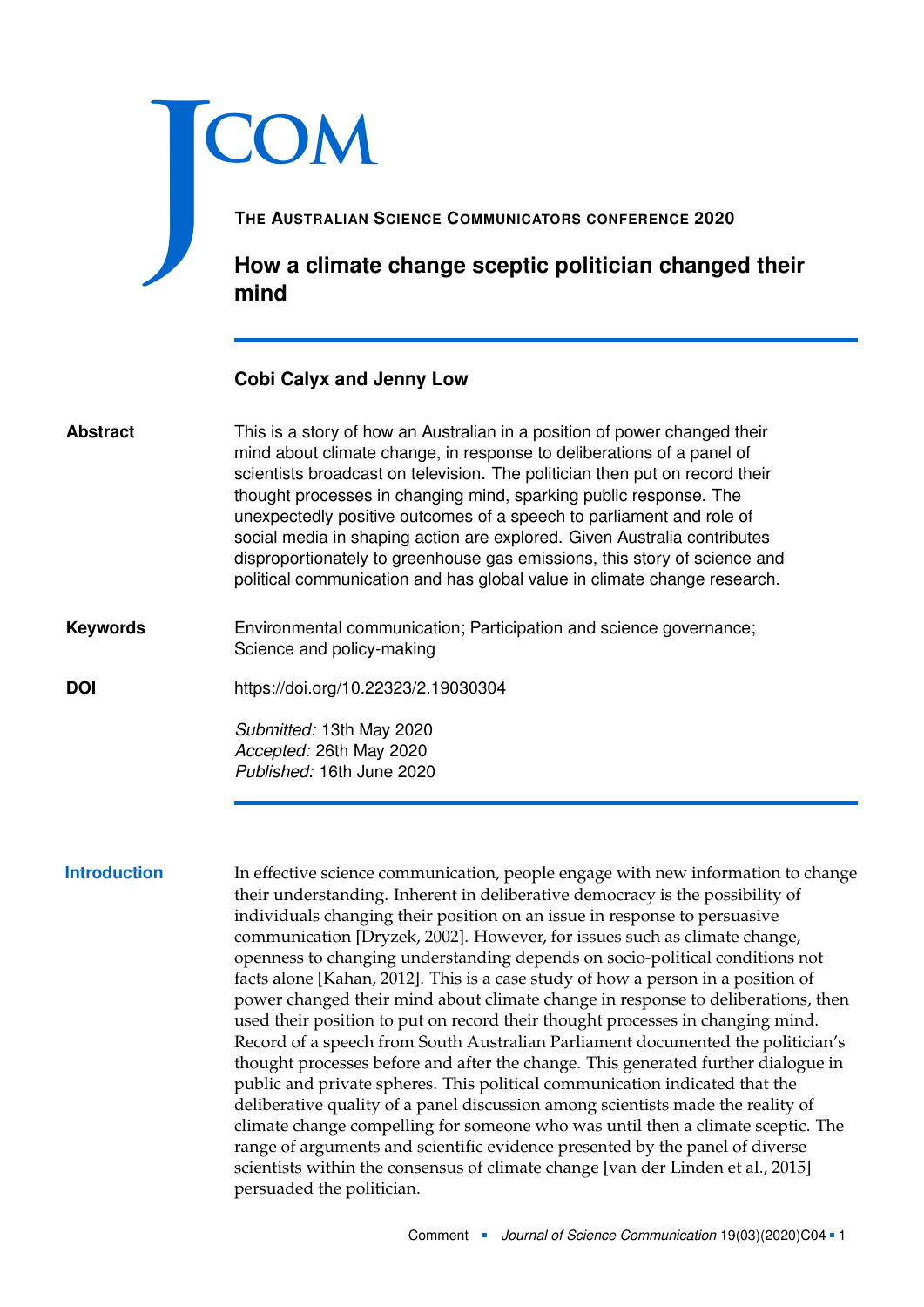Following the speech, more detail about the circumstances that led to change emerged through civil communications among citizens, scientists, media and political actors. Some of this dialogue happened face-to-face and some in social media, which was unusually positive. Here we shed further light on the circumstances and dialogues that led an elected representative to publicly state they had been wrong about climate change, acknowledging for the first time the need for action. Further public dialogue in response, such as deliberations about causes and the need for more such stories of change, are included with the explicit intention of this paper being a form of participatory action research [Stokols, [2006\]](#page-5-3). The authors were embedded in these events and dialogues and intend this artefact of documentation and reflection to support further deliberations and changes. These 'reflections from the field' may enable further stories and action to emerge, making this work part of iterative deliberations about responding to climate change.

## **A weekly deliberative forum on Australian television**

An elected member of the South Australian Legislative Council, John Darley, told his staff the morning after a show was broadcast that a panel of scientists had changed his mind about climate change. The show was a special science edition of an Australian Broadcasting Corporation [Australian Broadcasting Corporation, [2019\]](#page-4-0) weekly deliberative program called Q&A, which has been described as an 'adventure in democracy' [Ames, [2016\]](#page-4-1). The show typically features a panel involving politicians, though science specials have also occurred in previous years [Australian Broadcasting Corporation, [2016\]](#page-4-2). The scientists involved in the 2019 panel were Brian Cox, Martin Van Kranendonk, Emma Johnston, David Karoly and Kirsten Banks, listed in order of speaking time in the program [Australian Broadcasting Corporation, [2019\]](#page-4-0).

The program involves panel deliberations in response to questions from citizens across Australia embedded throughout, either live from the studio audience or pre-recorded. Perceptions of the deliberative democratic value of audience questions on Q&A depends on the political engagement of whom is asked [Eslick, [2016\]](#page-5-4). The potential for mass media to contribute to quality deliberations has been argued by earlier researchers [Kim, Wyatt and Katz, [1999\]](#page-5-5).

Social media deliberations about the program are incorporated into the broadcast through use of the #qanda Twitter hashtag. In contrast to the television program, the #qanda dialogues are unframed and unmoderated — however a curated selection of these appear onscreen during the episode, becoming part of the program and associated dialogues. Twitter dialogues associated with Q&A have been the focus of research [Dragiewicz and Burgess, [2016\]](#page-5-6). As part of generating this case study, tweets regarding the politician's subsequent speech to parliament were analysed [Calyx and Low, [2019\]](#page-4-3); social media analysis is beyond the scope of this short commentary but the role of Twitter as a deliberative forum in this case is notable.

## **A story of deliberative impact**

On 18 June 2019, the morning after the broadcast, staff were surprised to hear the politician now believed in climate change, given previous unproductive conversations about climate change in the office. For more than a decade of the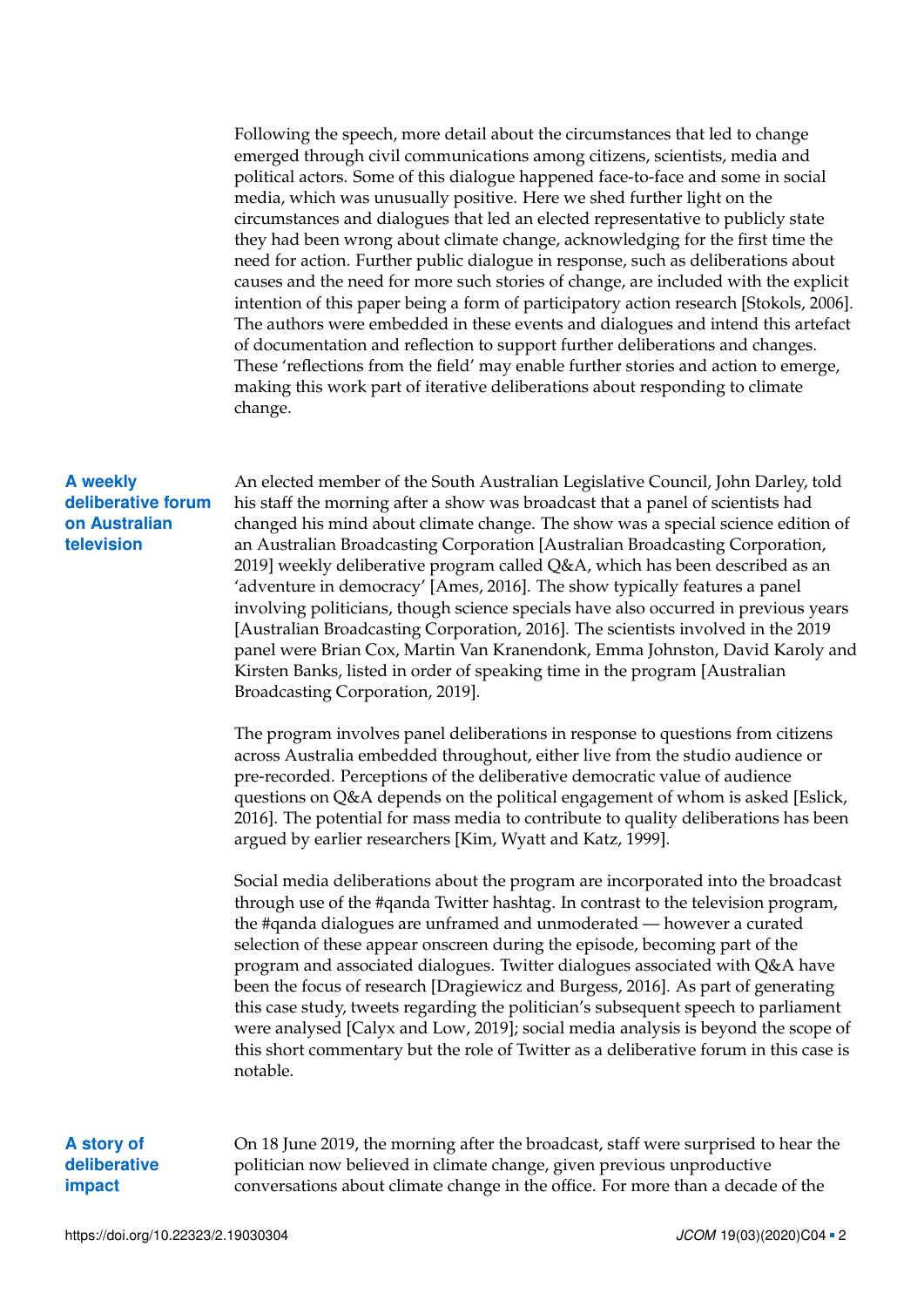politician's elected service, he had dismissed evidence presented by staff in favour of information presented by constituents who were climate change sceptics. For example, discussions with farmers who questioned why methane emissions of cows were now being blamed for climate change as farming was ongoing. Staff involved in these discussions had degrees in behavioural science and environmental science respectively, so were well equipped to navigate these conversations, which had nonetheless been unproductive.

The show had a positive and lasting impact. The politician spoke about it over the following days with staff, who eagerly provided information reinforcing this new receptivity to the science of climate change, now absorbed. Framed through a deliberative democracy lens, it was plural representations of climate science and climate futures voiced by scientists from different disciplines, including the scientists' divergent values and aspirations for action [Castree et al., [2014\]](#page-4-4) that the politician found compelling in changing his mind. The role of 'everyday people' asking questions within the show contributed to impact, particularly one citing an influential Australian climate sceptic acknowledged then rebutted by the panel. The diverse expertise of scientists on the show, framed as a science special not as a climate change debate, was reflected in discussions on other topics including astronomy and plastics in the ocean.

In days following, the authors — a science communication researcher and political staffer — met informally for coffee and discussed overlapping interests. The staffer mentioned that the politician changed their mind about climate change after watching Q&A, leading the researcher to suggest that this could be an opportunity to share a story of change, of interest to researchers in science communication and social change. The value of contributing to the public sphere led the staffer to raise internally an opportunity for the politician to discuss their change of mind in public, on record and available for researchers to cite [Habermas, [1991\]](#page-5-7).

The researcher sought permission to tweet the news that an anonymous politician had changed their mind in response to watching Q&A, to share with one of the panellists was in her network. A positive social media response to this from the panellist contributed to face-to-face deliberations among the politician and staff, supporting deliberations about declaring this change of mind in parliament [Calyx and Low, [2019\]](#page-4-3).

This culminated in a speech to parliament as the subject of a Matter of Interest [Calyx and Low, [2019\]](#page-4-3). A draft speech prepared by the politician's staff was deliberated about and updated. The environmental science-qualified staffer drafted text regarding climate change and the behavioural science-qualified staffer added words strongly emphasising the attitudinal change, with the politician contributing information about his initial resistance to the idea of climate change and his experiences. Upon initial review of the draft, the politician was hesitant to make such bold statements about his previous views, however was persuaded by staff that the community would benefit if he were able to deliver it with the stronger message about his change of position. The speech on 3 July in South Australian Parliament [\[2019\]](#page-5-8) ensued and generated positive reactions from other politicians, not recorded in Hansard as interjections. This was the beginning of a surprisingly positive response.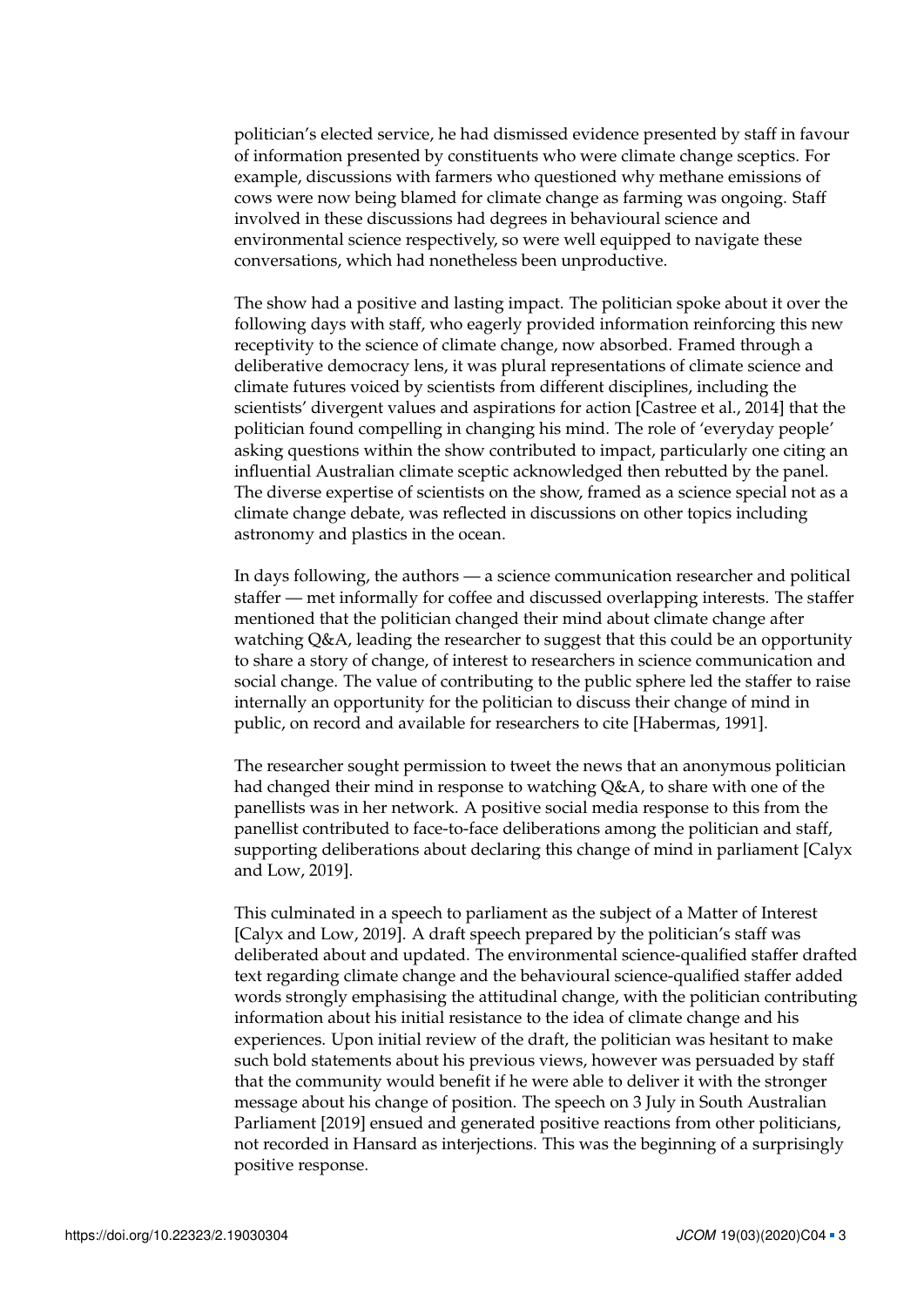| <b>Social media</b> |
|---------------------|
| dialogue revealed   |
| further details     |
| about change        |

The positivity and strength of reaction was unexpected. In response to the interest from the Q&A panellist on Twitter [Calyx and Low, [2019\]](#page-4-3), the politician responded to the thread on 3 July with a link to the parliamentary speech [South Australian Parliament, [2019\]](#page-5-8). A grateful response from the panellist was the first of a flood of positive social media feedback. This drew attention from organizations such as the Climate Council [\[2019\]](#page-4-5), who published a media release about the speech. Beyond social media, positive emails, letters and calls came from constituents, offering congratulations and stories of how the speech affected them, expressing emotions such as hope and intentions to share the speech with relatives. Several advocacy organizations sought meetings to take dialogue and collaborative learning further.

Local radio stations picked up the story [Calyx and Low, [2019\]](#page-4-3), with a Climate Council representative interviewed to accompany audio of the speech. Twitter became a forum of interdisciplinary dialogue [Castree et al., [2014\]](#page-4-4) in which decision-makers, scientists and advocates communicated about the value of honesty and changing mind in response to new understanding. Emphasis on Q&A as the catalyst for change was countered with the hashtag #ittakesavillage, with which the politician credited staff who had been presenting climate change science for years [Calyx and Low, [2019\]](#page-4-3). To paraphrase a proverb the politician used in publicly discussing the change, his staff had led him to water, but the Q&A panel made him drink.

## **Who had power in framing deliberations and changing mind?**

While the deliberations of the scientists on the panel were crucial to the change publicly discussed by the politician, political staffers were not the only ones contributing behind the scenes. It was the producers and researchers of the Australian Broadcasting Corporation [\[2019\]](#page-4-0) Q&A program who framed [Blue and Dale, [2016\]](#page-4-6) the deliberative panel, approaching and confirming the scientists who formed the panel, as well as curating the questions presented by citizens to the panel [Eslick, [2016\]](#page-5-4).

The politician was in a better position than most to make such a public declaration, given he was not aligned to either major Australian party and is in the twilight of his career. Research indicates that partisanship shapes perceptions of climate change [Schuldt and Roh, [2014;](#page-5-9) Hornsey et al., [2016\]](#page-5-10) and contributes to polarization [Zhou, [2016\]](#page-5-11); were this politician representing a party position rather than independent, this public declaration of changing position may have been less likely.

While the female political staffers were unable to persuade the politician about climate change, a panel of scientists in which men spoke more than two thirds of the time [Australian Broadcasting Corporation, [2019\]](#page-4-0) proved influential. Given research demonstrating that women experience more negative online interactions [Megarry, [2014\]](#page-5-12) and that gender influences online responses [Chen et al., [2018\]](#page-4-7), the male politician was in a position of being more likely to receive positive responses to his change of mind than women in the same position, with less fear of repercussions. Even so, the overwhelming positivity of online comments was a surprise to all involved in reviewing it.

Intergenerational differences between the politician and his staffers are worthy of note, particularly given differences in intergenerational impacts of climate change [Gardiner, [2006\]](#page-5-13) and in the context of overwhelming public support for the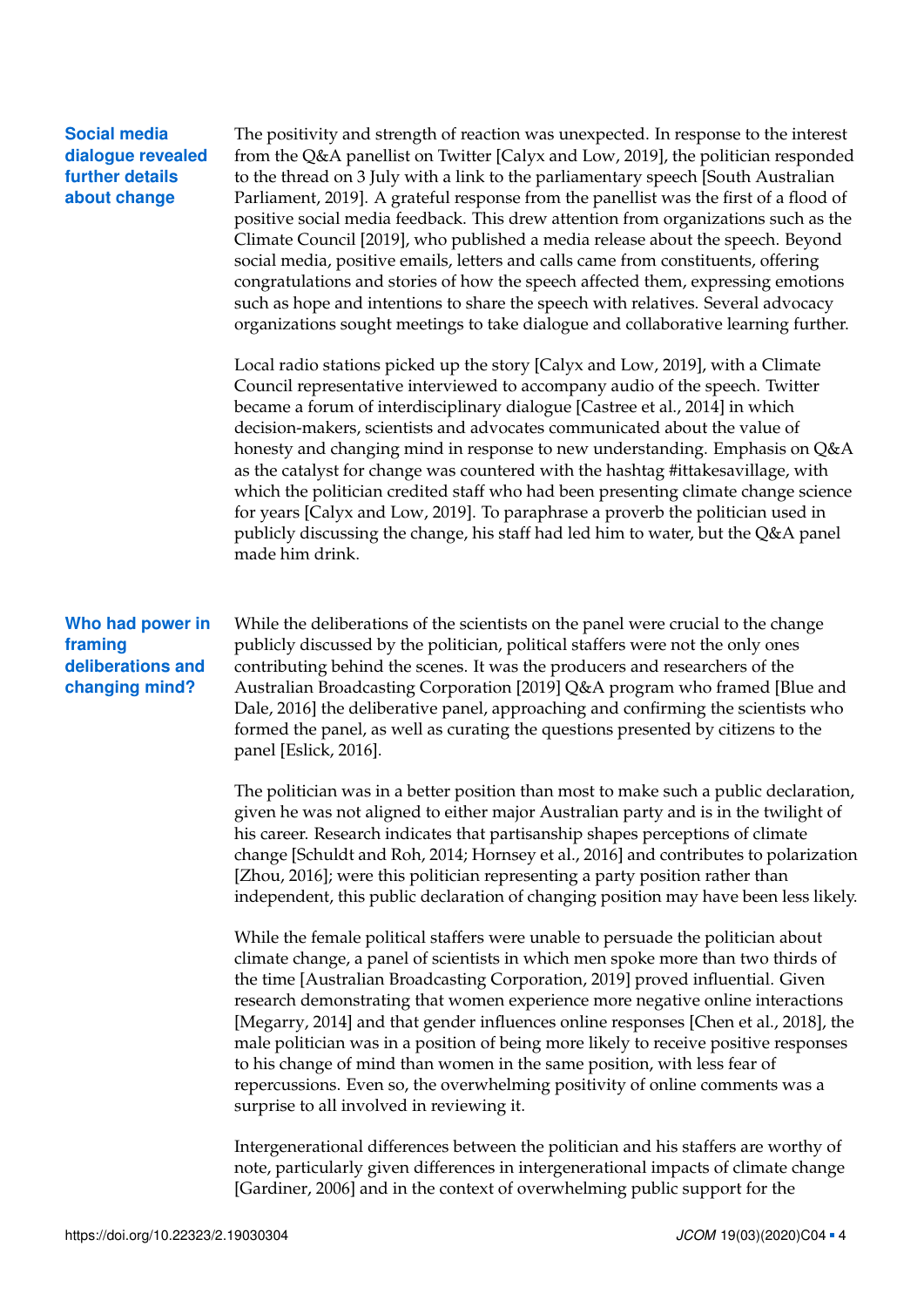politician's change of mind. Being an elected member is a position of power, as is being of an older generation typically wielding greater political power than younger Australians [Martin, [2012\]](#page-5-14). While climate change was being measured once the political staffers were born, the politician had lived half his life in the era before climate change science became public knowledge [Sawyer, [1972\]](#page-5-15). Research indicates that older men are more likely to be climate sceptics [Tranter and Booth, [2015\]](#page-5-16), suggesting generation and gender may have been related to the different positions of the politician and his staff.

**Conclusion** These reflections from the fields of politics and science communication illustrate aspects of the current state of public deliberations about responding to climate change in Australia. Included in the broadcast was discussion about how Australia contributes disproportionately to greenhouse gas emissions, demonstrating the global value of work towards change in Australian politics and society. We hope that documenting this story of how a sceptic politician changed their mind and the overwhelmingly positive response of stating so in public will inspire further change. Readers of this participatory action research are invited to contribute to iterative, deliberative processes of responding to climate change through their own practice.

- **References** Ames, K. (2016). 'Being a 'host' or a 'journalist': orientation to role on the ABC's Q&A'. *Discourse, Context & Media* 11, pp. 19–26. <https://doi.org/10.1016/j.dcm.2015.12.002>.
	- Australian Broadcasting Corporation (10th March 2016). *A special science edition of Q&A*.

<span id="page-4-2"></span><span id="page-4-1"></span>URL: <https://tv.press.abc.net.au/a-special-science-edition-of-qa>.

- <span id="page-4-0"></span>— (17th June 2019). *A special science edition of Q&A*. [Video]. URL: <https://www.abc.net.au/qanda/2019-17-06/11191192> (visited on 30th July 2019).
- <span id="page-4-6"></span>Blue, G. and Dale, J. (2016). 'Framing and power in public deliberation with climate change: critical reflections on the role of deliberative practitioners'. *Journal of Deliberative Democracy* 12 (1), 2. <https://doi.org/10.16997/jdd.242>.
- <span id="page-4-5"></span>Bremner, C. (5th July 2019). 'It's never too late to admit you were wrong'. *Climate Council*. URL: [https://www.climatecouncil.org.au/resources/its-never-to](https://www.climatecouncil.org.au/resources/its-never-too-late-to-admit-you-were-wrong/) [o-late-to-admit-you-were-wrong/](https://www.climatecouncil.org.au/resources/its-never-too-late-to-admit-you-were-wrong/) (visited on 30th July 2019).
- <span id="page-4-3"></span>Calyx, C. and Low, J. (2019). 'How a climate change sceptic politician changed their mind'. In: *Australian Science Communicators 2020 conference research stream*. Preprint. <https://doi.org/10.31235/osf.io/fmu7d>.
- <span id="page-4-4"></span>Castree, N., Adams, W. M., Barry, J., Brockington, D., Büscher, B., Corbera, E., Demeritt, D., Duffy, R., Felt, U., Neves, K., Newell, P., Pellizzoni, L., Rigby, K., Robbins, P., Robin, L., Rose, D. B., Ross, A., Schlosberg, D., Sörlin, S., West, P., Whitehead, M. and Wynne, B. (2014). 'Changing the intellectual climate'. *Nature Climate Change* 4 (9), pp. 763–768. <https://doi.org/10.1038/nclimate2339>.
- <span id="page-4-7"></span>Chen, G. M., Pain, P., Chen, V. Y., Mekelburg, M., Springer, N. and Troger, F. (2018). ''You really have to have a thick skin': a cross-cultural perspective on how online harassment influences female journalists'. *Journalism*. <https://doi.org/10.1177/1464884918768500>.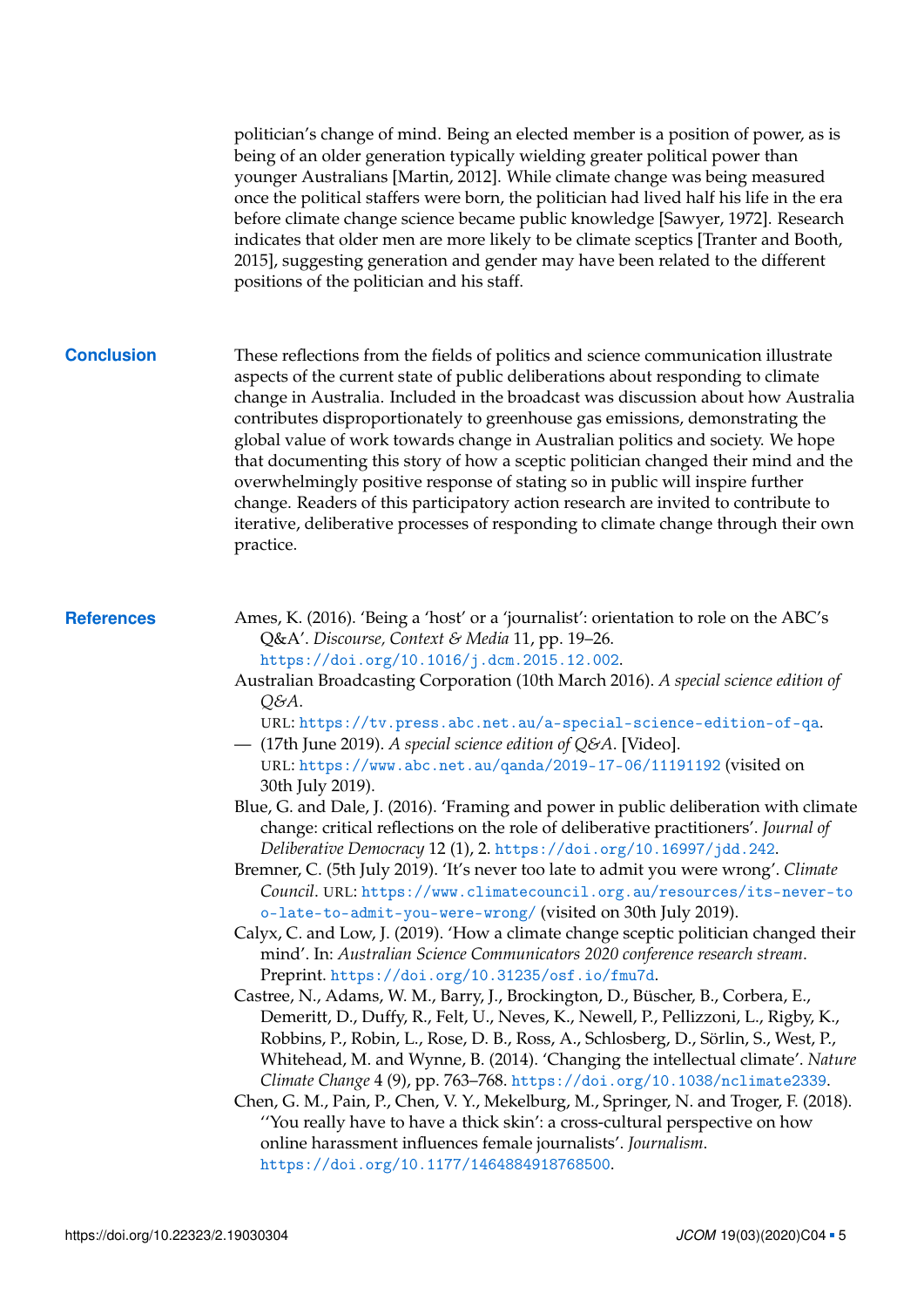- <span id="page-5-6"></span>Dragiewicz, M. and Burgess, J. (2016). 'Domestic violence on #qanda: the "Man" question in live Twitter discussion on the Australian Broadcasting Corporation's Q&A'. *Canadian Journal of Women and the Law* 28 (1), pp. 211–229. <https://doi.org/10.3138/cjwl.28.1.211>.
- <span id="page-5-0"></span>Dryzek, J. S. (2002). Deliberative democracy and beyond: liberals, critics, contestations. Oxford, U.K.: Oxford University Press.
- <span id="page-5-4"></span>Eslick, B. (2016). ''The moral power of the citizen questioner': scrutinizing the value of audience questions on the ABC's Q&A'. *Media International Australia* 161 (1), pp. 120–131. <https://doi.org/10.1177/1329878x16642852>.
- <span id="page-5-13"></span>Gardiner, S. M. (2006). 'A perfect moral storm: climate change, intergenerational ethics and the problem of moral corruption'. *Environmental Values* 15 (3), pp. 397–413. <https://doi.org/10.3197/096327106778226293>.
- <span id="page-5-7"></span>Habermas, J. (1991). The structural transformation of the public sphere. Cambridge, MA, U.S.A.: MIT press.
- <span id="page-5-10"></span>Hornsey, M. J., Harris, E. A., Bain, P. G. and Fielding, K. S. (2016). 'Meta-analyses of the determinants and outcomes of belief in climate change'. *Nature Climate Change* 6 (6), pp. 622–626. <https://doi.org/10.1038/nclimate2943>.
- <span id="page-5-1"></span>Kahan, D. (2012). 'Why we are poles apart on climate change'. *Nature* 488 (7411), pp. 255–255. <https://doi.org/10.1038/488255a>.
- <span id="page-5-5"></span>Kim, J., Wyatt, R. O. and Katz, E. (1999). 'News, talk, opinion, participation: the part played by conversation in deliberative democracy'. *Political Communication* 16 (4), pp. 361–385. <https://doi.org/10.1080/105846099198541>.
- <span id="page-5-14"></span>Martin, A. (2012). 'Political participation among the young in Australia: testing Dalton's good citizen thesis'. *Australian Journal of Political Science* 47 (2), pp. 211–226. <https://doi.org/10.1080/10361146.2012.677003>.
- <span id="page-5-12"></span>Megarry, J. (2014). 'Online incivility or sexual harassment? Conceptualising women's experiences in the digital age'. *Women's Studies International Forum* 47, pp. 46–55. <https://doi.org/10.1016/j.wsif.2014.07.012>.
- <span id="page-5-15"></span>Sawyer, J. S. (1972). 'Man-made carbon dioxide and the "greenhouse" effect'. *Nature* 239 (5366), pp. 23–26. <https://doi.org/10.1038/239023a0>.
- <span id="page-5-9"></span>Schuldt, J. P. and Roh, S. (2014). 'Media Frames and Cognitive Accessibility: What Do "Global Warming" and "Climate Change" Evoke in Partisan Minds?' *Environmental Communication* 8 (4), pp. 529–548. <https://doi.org/10.1080/17524032.2014.909510>.
- <span id="page-5-8"></span>South Australian Parliament (2019). *Legislative Council 3 July. Page 4011*. URL: <https://www.parliament.sa.gov.au/permalink/?id=HANSARD-10-27238> (visited on 30th July 2019).
- <span id="page-5-3"></span>Stokols, D. (2006). 'Toward a science of transdisciplinary action research'. *American Journal of Community Psychology* 38 (1-2), pp. 79–93. <https://doi.org/10.1007/s10464-006-9060-5>.
- <span id="page-5-16"></span>Tranter, B. and Booth, K. (2015). 'Scepticism in a changing climate: a cross-national study'. *Global Environmental Change* 33, pp. 154–164. <https://doi.org/10.1016/j.gloenvcha.2015.05.003>.
- <span id="page-5-2"></span>van der Linden, S. L., Leiserowitz, A. A., Feinberg, G. D. and Maibach, E. W. (2015). 'The Scientific Consensus on Climate Change as a Gateway Belief: Experimental Evidence'. *PLoS ONE* 10 (2), e0118489.

<https://doi.org/10.1371/journal.pone.0118489>.

<span id="page-5-11"></span>Zhou, J. (2016). 'Boomerangs versus javelins: how polarization constrains communication on climate change'. *Environmental Politics* 25 (5), pp. 788–811. <https://doi.org/10.1080/09644016.2016.1166602>.